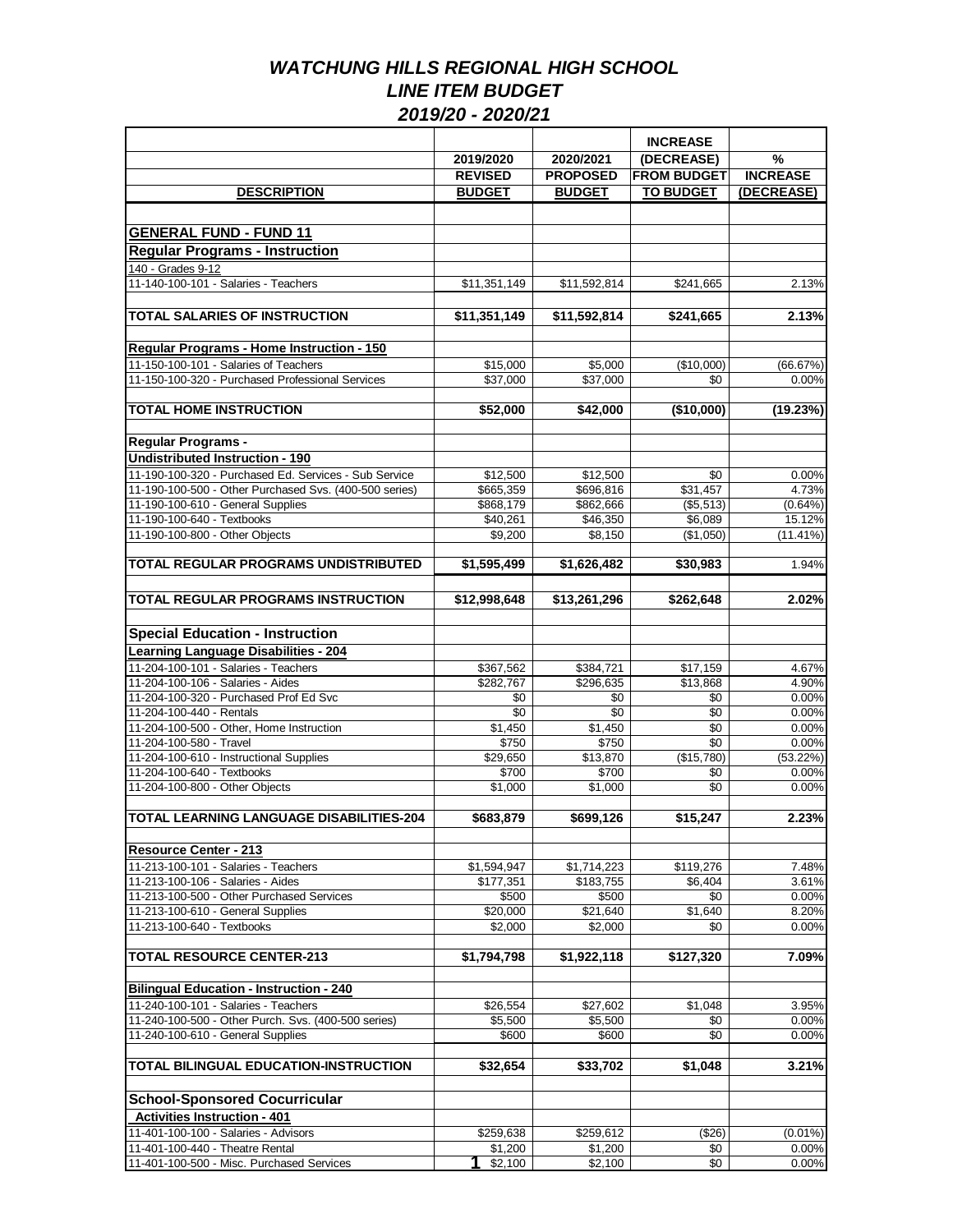|                                                                                                               |                      |                        | <b>INCREASE</b>       |                    |
|---------------------------------------------------------------------------------------------------------------|----------------------|------------------------|-----------------------|--------------------|
|                                                                                                               | 2019/2020            | 2020/2021              | (DECREASE)            | $\frac{9}{6}$      |
|                                                                                                               | <b>REVISED</b>       | <b>PROPOSED</b>        | <b>FROM BUDGET</b>    | <b>INCREASE</b>    |
| <b>DESCRIPTION</b>                                                                                            | <b>BUDGET</b>        | <b>BUDGET</b>          | <b>TO BUDGET</b>      | (DECREASE)         |
|                                                                                                               |                      |                        |                       |                    |
| 11-401-100-610 - Supplies                                                                                     | \$84.300             | \$37,300               | (\$47,000)            | (55.75%)           |
| 11-401-100-800 - Other Items                                                                                  | \$1,815              | \$1,815                | \$0                   | 0.00%              |
| 11-401-100-930 - Activity Fees                                                                                | \$18,000             | \$18,000               | \$0                   | 0.00%              |
|                                                                                                               |                      |                        |                       |                    |
| TOTAL SCHOOL-SPONSORED COCURRICULAR                                                                           | \$367,053            | \$320,027              | (\$47,026)            | (12.81%)           |
| <b>ACTIVITIES - INSTRUCTION</b>                                                                               |                      |                        |                       |                    |
|                                                                                                               |                      |                        |                       |                    |
| <b>School - Sponsored Athletics</b>                                                                           |                      |                        |                       |                    |
| Instruction - 402<br>11-402-100-100 - Salaries - Coaches & Chaperones                                         | \$808,804            |                        |                       | 1.32%              |
| 11-402-100-500 - Purchased Services (300-500 series)                                                          | \$244,860            | \$819,487<br>\$247,110 | \$10,683<br>\$2,250   | 0.92%              |
| 11-402-100-600 - Supplies & Materials                                                                         | \$244,550            | \$216,813              | (\$27,737)            | (11.34%)           |
| 11-402-100-890 - Other Costs                                                                                  | \$9,200              | \$10,200               | \$1,000               | 10.87%             |
|                                                                                                               |                      |                        |                       |                    |
| <b>TOTAL SCHOOL-SPONSORED ATHLETICS</b>                                                                       | \$1,307,414          | \$1,293,610            | (\$13,804)            | $(1.06\%)$         |
| <b>INSTRUCTION</b>                                                                                            |                      |                        |                       |                    |
|                                                                                                               |                      |                        |                       |                    |
| Undistributed Expenditures - Instruction - 100                                                                |                      |                        |                       |                    |
| 10-000-100-560 - Charter School Tuition                                                                       | \$23.995             | \$24,953               | \$958                 | 3.99%              |
| 11-000-100-561 - Tuition to Other LEAs w/in State-Reg.                                                        | \$0                  | \$0                    | \$0                   | 0.00%              |
| 11-000-100-562 - Tuition to Other LEAs w/in State - Special                                                   | \$526,081            | \$540,065              | \$13,984              | 2.66%              |
| 11-000-100-563 - Tuition to County Vocational Sch-Reg<br>11-000-100-564 - Tuition to County Vocational Sch-SE | \$34,600<br>\$44,300 | \$46,300<br>\$37,850   | \$11,700<br>(\$6,450) | 33.82%<br>(14.56%) |
| 11-000-100-566 - Tuition to Private Schools for the                                                           | \$1,628,719          | \$1,700,550            | \$71,831              | 4.41%              |
| 11-000-100-567 - Tuition to Private - O/S State                                                               | \$0                  | \$0                    | \$0                   | 0.00%              |
| 11-000-100-568 - Tuition - State Facility                                                                     | \$0                  | \$0                    | \$0                   | 0.00%              |
| 11-000-100-569 - Tuition - Other                                                                              | \$20,000             | \$20,000               | \$0                   | 0.00%              |
|                                                                                                               |                      |                        |                       |                    |
| TOTAL UNDISTRIBUTED EXPENDITURES                                                                              | \$2,277,695          | \$2,369,718            | \$92,023              | 4.04%              |
| <b>INSTRUCTION</b>                                                                                            |                      |                        |                       |                    |
|                                                                                                               |                      |                        |                       |                    |
| <b>Undistributed Expenditures - Attendance</b>                                                                |                      |                        |                       |                    |
| and Social Work Services - 211                                                                                |                      |                        |                       |                    |
| 11-000-211-100 - Salaries                                                                                     | \$72,124             | \$76,442               | \$4,318               | 5.99%              |
| 11-000-211-300 - Attendance Officer                                                                           | \$11,000             | \$0                    | (\$11,000)            | $(100.00\%)$       |
| <b>TOTAL UNDISTRIBUTED EXPENDITURES</b>                                                                       | \$83,124             | \$76,442               | (\$6,682)             | $(8.04\%)$         |
| <b>ATTENDANCE AND SOCIAL WORK SERVICES</b>                                                                    |                      |                        |                       |                    |
|                                                                                                               |                      |                        |                       |                    |
| <b>Undistributed Expenditures -</b>                                                                           |                      |                        |                       |                    |
| <b>Health Services - 213</b>                                                                                  |                      |                        |                       |                    |
| 11-000-213-100 - Salaries - Nurses                                                                            | \$266,331            | \$277,670              | \$11,339              | 4.26%              |
| 11-000-213-300 - Purch, Prof. & Tech, Svs.                                                                    | \$130,400            | \$134,900              | \$4,500               | 3.45%              |
| 11-000-213-500 - Other Purch. Svs. (400-500 series)                                                           | \$500                | \$500                  | \$0                   | 0.00%              |
| 11-000-213-600 - Supplies & Materials                                                                         | \$15,500             | \$22,856               | \$7,356               | 47.46%             |
| 11-000-213-800 - Other Objects                                                                                | \$260                | \$260                  | \$0                   | 0.00%              |
| <b>TOTAL UNDISTRIBUTED EXPENDITURES</b>                                                                       | \$412,991            | \$436,186              | \$23,195              | 5.62%              |
| <b>HEALTH SERVICES</b>                                                                                        |                      |                        |                       |                    |
|                                                                                                               |                      |                        |                       |                    |
| <b>Undistributed Expend. - Related Service</b>                                                                |                      |                        |                       |                    |
| Students - Special Ed. - 216                                                                                  |                      |                        |                       |                    |
| 11-000-216-320 - Purchased Professional Ed. Services                                                          | \$189,304            | \$143,000              | (\$46,304)            | (24.46%)           |
|                                                                                                               |                      |                        |                       |                    |
| <b>Total Undistributed Expend. - Related Service</b>                                                          | \$189,304            | \$143,000              | (\$46,304)            | (24.46%)           |
|                                                                                                               |                      |                        |                       |                    |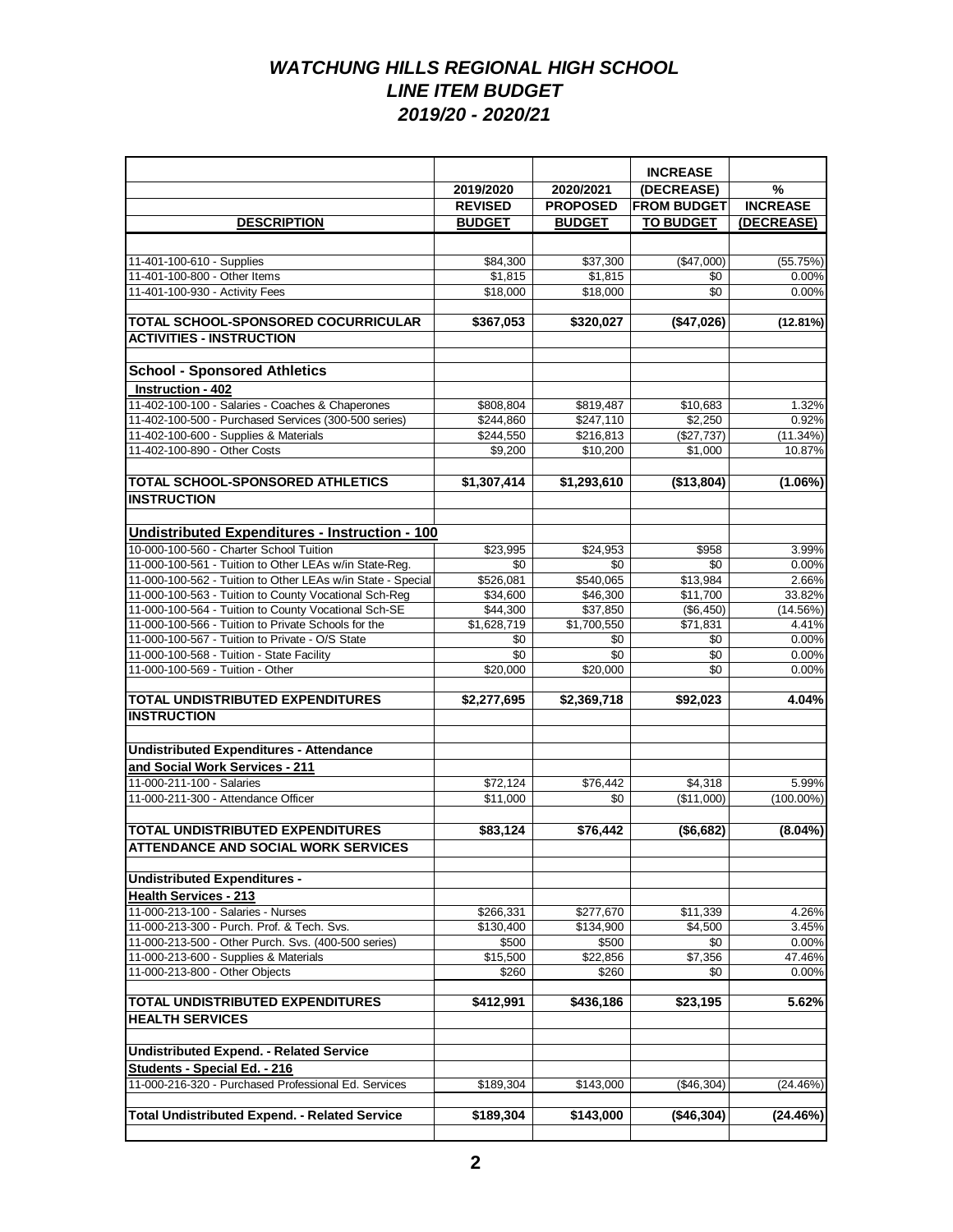|                                                               |                         |                        | <b>INCREASE</b>     |                 |
|---------------------------------------------------------------|-------------------------|------------------------|---------------------|-----------------|
|                                                               | 2019/2020               | 2020/2021              | (DECREASE)          | $\frac{9}{6}$   |
|                                                               | <b>REVISED</b>          | <b>PROPOSED</b>        | <b>FROM BUDGET</b>  | <b>INCREASE</b> |
| <b>DESCRIPTION</b>                                            | <b>BUDGET</b>           | <b>BUDGET</b>          | <b>TO BUDGET</b>    | (DECREASE)      |
|                                                               |                         |                        |                     |                 |
| <b>Undistributed Expend. - Extraordinary Svc</b>              |                         |                        |                     |                 |
| Students - Special Ed. - 217                                  |                         |                        |                     |                 |
| 11-000-217-100 - Salary one to one aides                      | \$392,466               | \$407,338              | \$14,872            | 3.79%           |
| 11-000-217-320 - Purchased Professional Ed. Services          | \$385,171               | \$366,240              | (\$18,931)          | $(4.91\%)$      |
| 11-000-217-600 - Supplies                                     | \$0                     | \$3,280                | \$3,280             | 100.00%         |
|                                                               |                         |                        |                     |                 |
| <b>Total Undistributed Expend. - Extra Service</b>            | \$777,637               | \$776,858              | (\$779)             | $(0.10\%)$      |
|                                                               |                         |                        |                     |                 |
| Undistributed Expend. - Other Support Svs.                    |                         |                        |                     |                 |
| Students - Regular - Guidance - 218                           |                         |                        |                     |                 |
| 11-000-218-104 - Salaries - Other Prof. Staff                 | \$898,928               | \$922,725              | \$23,797            | 2.65%           |
| 11-000-218-105 - Salaries - Clerical                          | \$124,524               | \$129,750              | \$5,226             | 4.20%           |
| 11-000-218-110 - Salaries - Other                             | \$144,461               | \$150,305              | \$5,844             | 4.05%           |
| <b>Total Salaries</b>                                         | \$1,167,913             | \$1,202,780            | \$34,867            | 2.99%           |
|                                                               |                         |                        |                     |                 |
| 11-000-218-500 - Other Purch. Svs. (400-500 series)           | \$1,500                 | \$1,550                | \$50                | 3.33%           |
| 11-000-218-600 - Supplies & Materials                         | \$21,350                | \$38,881               | \$17,531            | 82.11%          |
| 11-000-218-800 - Other Objects                                | \$14,900                | \$8,500                | ( \$6,400)          | (42.95%)        |
|                                                               |                         |                        |                     |                 |
| TOTAL UNDISTRIBUTED EXPEND. - OTHER                           | \$1,205,663             | \$1,251,711            | \$46,048            | 3.82%           |
| <b>SUPPORT SVS. - STUDENTS - REGULAR</b>                      |                         |                        |                     |                 |
| <b>Undistributed Expend. - Other Support</b>                  |                         |                        |                     |                 |
|                                                               |                         |                        |                     |                 |
| Services - Students - Spec. Svs. - 219                        |                         |                        |                     |                 |
| 11-000-219-104 - Salaries - Other Prof. Staff                 | \$784,153               | \$802,045              | \$17,892            | 2.28%           |
| 11-000-219-105 - Salaries - Clerical<br><b>Total Salaries</b> | \$126,263<br>\$910,416  | \$129,850<br>\$931,895 | \$3,587<br>\$21,479 | 2.84%<br>2.36%  |
|                                                               |                         |                        |                     |                 |
| 11-000-219-320 - Purchased Ed Svc                             | \$10,000                | \$17,500               | \$7,500             | 75.00%          |
| 11-000-219-500 - Misc. Purch. Svs. (400-500 series)           | \$26,900                | \$27,600               | \$700               | 2.60%           |
| 11-000-219-600 - Supplies & Materials                         | \$4,150                 | \$13,160               | \$9,010             | 217.11%         |
| 11-000-219-800 - Other Objects                                | \$1,500                 | \$1,500                | \$0                 | 0.00%           |
| TOTAL UNDISTRIBUTED EXPEND. - OTHER                           |                         |                        |                     |                 |
| <b>SUPPORT SVS. - STUDENTS - SPECIAL SVS.</b>                 | \$952,966               | \$991,655              | \$38,689            | 4.06%           |
|                                                               |                         |                        |                     |                 |
| Undistributed Expend. - Improvement of                        |                         |                        |                     |                 |
| <b>Instructional Services/Other Support</b>                   |                         |                        |                     |                 |
| <b>Services Instructional Staff - 221</b>                     |                         |                        |                     |                 |
| 11-000-221-102 - Salaries of Supervisors                      | \$585,692               | \$604,207              | \$18,515            | 3.16%           |
| 11-000-221-104 - Salaries of Other Prof. Staff                | \$13,500                | \$13,500               | \$0                 | 0.00%           |
| 11-000-221-105- Salaries of Clerical Support                  | \$49,986                | \$51,489               | \$1,503             | 3.01%           |
| <b>Total Salaries</b>                                         | \$649,178               | \$669,196              | \$18,515            | 2.85%           |
|                                                               |                         |                        |                     |                 |
| Supplies - Supervisors                                        | \$1,500                 | \$1,500                | \$0                 | 0.00%           |
| TOTAL UNDISTRIBUTED EXPEND. IMPROVE.                          | \$650,678               | \$670,696              | \$20,018            | 3.08%           |
| OF INSTRUCTIONAL SVS./OTHER SUPPORT                           |                         |                        |                     |                 |
| <b>SERVICES - INSTRUCTIONAL STAFF</b>                         |                         |                        |                     |                 |
|                                                               |                         |                        |                     |                 |
| <b>Undistributed Expenditures - Education</b>                 |                         |                        |                     |                 |
| <b>Media Services/School Library - 222</b>                    |                         |                        |                     |                 |
| 11-000-222-104 - Salaries - Librarians                        | \$296,096               | \$307,943              | \$11,847            | 4.00%           |
| <b>Total Salaries</b>                                         | \$296,096               | \$307,943              | \$11,847            | 4.00%           |
|                                                               |                         |                        |                     |                 |
| 11-000-222-500 - Other Purch. Svs. (400-500 series)           | \$57,500                | \$57,000               | (\$500)             | (0.87%)         |
| 11-000-222-600 - Supplies & Materials                         | \$12,700                | \$17,410               | \$4,710             | 37.09%          |
| 11-000-222-800 - Other Costs                                  | \$0                     | \$0                    | \$0                 | 0.00%           |
|                                                               |                         |                        |                     |                 |
| TOTAL UNDISTRIBUTED EXPEND. - ED.                             | \$366,296               | \$382,353              | \$16,057            | 4.38%           |
| <b>MEDIA SERVICES/SCHOOL LIBRARY</b>                          | $\overline{\mathbf{3}}$ |                        |                     |                 |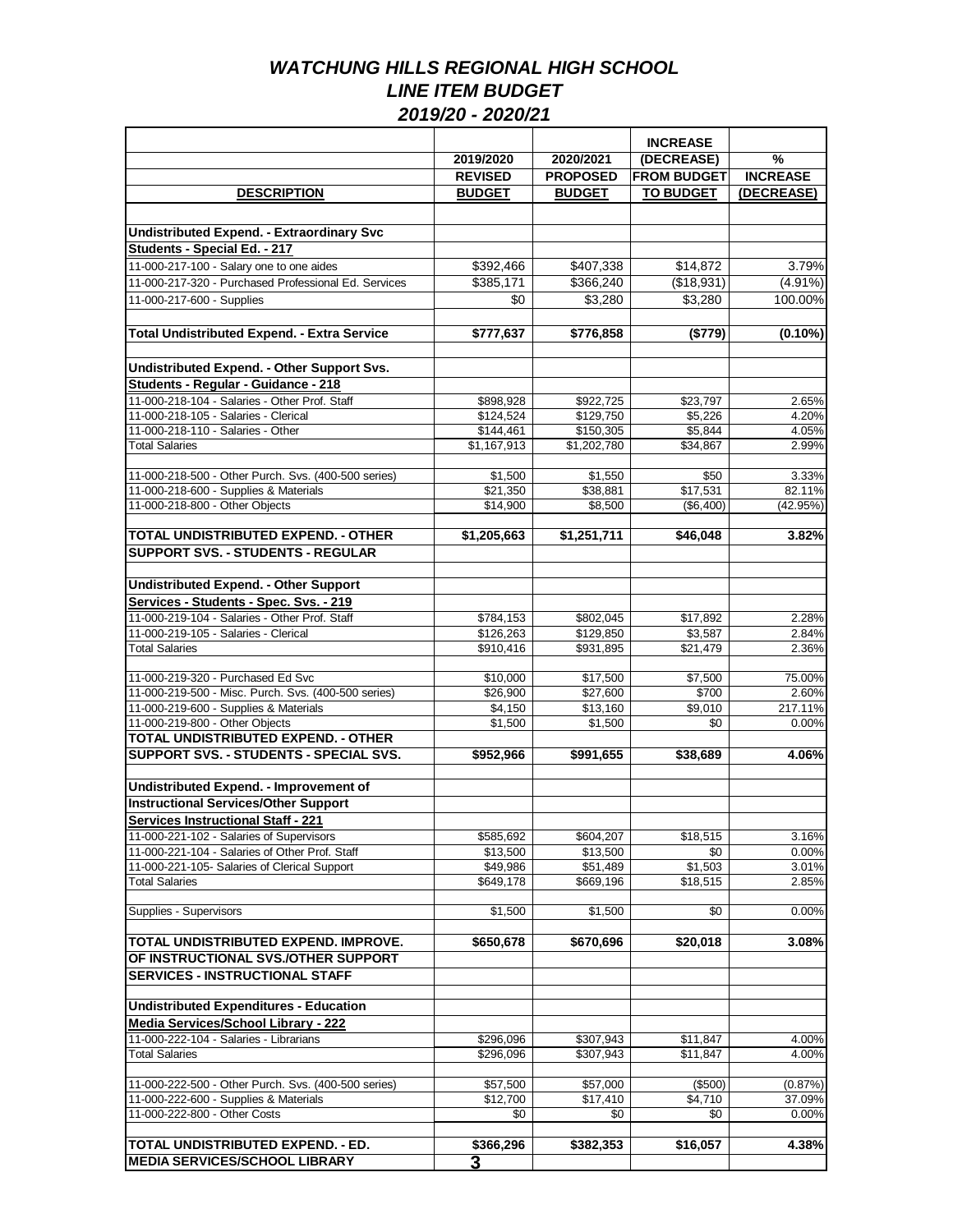|                                                                                              |                                     |                     | <b>INCREASE</b>       |                   |
|----------------------------------------------------------------------------------------------|-------------------------------------|---------------------|-----------------------|-------------------|
|                                                                                              | 2019/2020                           | 2020/2021           | (DECREASE)            | $\frac{9}{6}$     |
|                                                                                              | <b>REVISED</b>                      | <b>PROPOSED</b>     | <b>FROM BUDGET</b>    | <b>INCREASE</b>   |
| <b>DESCRIPTION</b>                                                                           | <b>BUDGET</b>                       | <b>BUDGET</b>       | <b>TO BUDGET</b>      | (DECREASE)        |
|                                                                                              |                                     |                     |                       |                   |
|                                                                                              |                                     |                     |                       |                   |
| <b>Undistributed Expend. - Instructional</b>                                                 |                                     |                     |                       |                   |
| <b>Staff Training Services - 223</b>                                                         |                                     |                     |                       |                   |
| 11-000-223-104 - Salaries Prof Staff                                                         | \$55,585                            | \$57,302            | \$1,717               | 3.09%             |
| 11-000-223-105 - Salaries Clercal Staff                                                      | \$26.538                            | \$27,340            | \$802                 | 3.02%             |
| 11-000-223-110 - Salaries Other Prof Staff                                                   | \$10,000                            | \$10,000            | \$0                   | 0.00%             |
| <b>Total Salaries</b>                                                                        | \$92,123                            | \$94,642            | \$2,519               | 2.73%             |
|                                                                                              |                                     |                     |                       |                   |
| 11-000-223-320 - Purch. Prof. Edcational Svs.                                                | \$32,380                            | \$32,400            | \$20                  | 0.06%             |
| 11-000-223-500 - Other Purch. Svs. (400-500 series)                                          | \$24,500                            | \$24,500            | \$0                   | 0.00%             |
| 11-000-223-600 - Supplies & Materials                                                        | \$13,000                            | \$15,000            | \$2,000               | 15.38%            |
| 11-000-223-800 - Other Objects                                                               | \$4,000                             | \$4,000             | \$0                   | 0.00%             |
| TOTAL UNDISTRIBUTED EXPEND.                                                                  | \$166,003                           | \$170,542           | \$4,539               | 2.73%             |
| <b>INSTRUCTIONAL STAFF TRAINING SERVICES</b>                                                 |                                     |                     |                       |                   |
|                                                                                              |                                     |                     |                       |                   |
| <b>Undistributed Expenditures - Support</b>                                                  |                                     |                     |                       |                   |
| Services - General Administration - 230                                                      |                                     |                     |                       |                   |
| 11-000-230-100 - Salaries                                                                    | \$313,281                           | \$320,221           | \$6,940               | 2.22%             |
| 11-000-230-331 - Legal Services                                                              | \$70,000                            | \$70,000            | \$0                   | 0.00%             |
| 11-000-230-332 - Audit Services                                                              | \$32,500                            | \$32,500            | \$0                   | 0.00%             |
| 11-000-230-339 - Other Purch. Prof. Svs.                                                     | \$41,600                            | \$31,600            | (\$10,000)            | $(24.04\%)$       |
| 11-000-230-340 - Other Purch. Tech. Svs.                                                     | $\overline{$}35,800$                | \$11,500            | (\$24,300)            | (67.88%)          |
| 11-000-230-440 - Rental Board Copier                                                         | \$3,757                             | \$1,800             | (\$1,957)             | (52.09%)          |
| 11-000-230-530 - Communications/Telephone                                                    | \$30,000                            | \$30,000            | \$0                   | 0.00%             |
| 11-000-230-585 - BOE - Other Purchased Services                                              | \$3,100                             | \$3,100             | $\overline{30}$       | 0.00%             |
| 11-000-230-590 - Other Purch. Svs. (400-500 series)<br>11-000-230-600 - Supplies & Materials | \$258,971                           | \$276,814           | \$17,843<br>(\$1,400) | 6.89%             |
| 11-000-230-630 - BOE - In-House Training/Meeting Supplies                                    | \$6,400<br>\$5,280                  | \$5,000<br>\$5,280  | \$0                   | (21.88%)<br>0.00% |
| 11-000-230-820 - Judgements                                                                  | \$0                                 | \$0                 | \$0                   | 0.00%             |
| 11-000-230-890 - Miscellaneous Expenditures                                                  | \$34,700                            | \$11,200            | (\$23,500)            | (67.72%)          |
| 11-000-230-895 - BOE - Membership Dues and Fees                                              | \$26,800                            | \$26,800            | \$0                   | 0.00%             |
|                                                                                              |                                     |                     |                       |                   |
| TOTAL UNDISTRIBUTED EXPEND. - SUPPORT                                                        | \$862,189                           | \$825,815           | (\$36,374)            | (4.22%)           |
| <b>SERVICES - GENERAL ADMINISTRATION</b>                                                     |                                     |                     |                       |                   |
| <b>Undistributed Expenditures - Support</b>                                                  |                                     |                     |                       |                   |
| <b>Services - School Administration - 240</b>                                                |                                     |                     |                       |                   |
| 11-000-240-103 - Salaries - Principals                                                       | \$599,726                           | \$599,582           | (\$144)               | $(0.02\%)$        |
| 11-000-240-104 - Salaries of Other Prof. Staff                                               | \$723,928                           | \$694,156           | (\$29,772)            | $(4.11\%)$        |
| 11-000-240-105 - Salaries - Clerical<br><b>Total Salaries</b>                                | \$189,865<br>$\overline{1,513,519}$ | \$178,629           | (\$11,236)            | $(5.92\%)$        |
|                                                                                              |                                     | \$1,472,367         | (\$41,152)            | (2.72%)           |
| 11-000-240-500 - Other Purchased Svs. (400-500 series)                                       | \$1,485                             | \$1,485             | \$0                   | 0.00%             |
| 11-000-240-600 - Supplies & Materials                                                        | \$32,000                            | \$35,064            | \$3,064               | 9.58%             |
| 11-000-240-800 - Other Objects                                                               | \$26,500                            | \$26,500            | \$0                   | 0.00%             |
|                                                                                              |                                     |                     |                       |                   |
| TOTAL UNDISTRIBUTED EXPEND. - SUPPORT                                                        | \$1,573,504                         | \$1,535,416         | $($ \$38,088)         | (2.42%)           |
| <b>SERVICES - SCHOOL ADMINISTRATION</b>                                                      |                                     |                     |                       |                   |
|                                                                                              |                                     |                     |                       |                   |
| <b>Undistributed Expenditures - Support</b>                                                  |                                     |                     |                       |                   |
| <b>Services - Central Services - 251</b>                                                     |                                     |                     |                       |                   |
| 11-000-251-100 - Salaries                                                                    | \$635,150                           | \$651,532           | \$16,382              | 2.58%             |
| 11-000-251-340 - Property Appraisal                                                          | \$1,500                             | \$1,700             | \$200                 | 13.33%            |
| 11-000-251-592 - Misc. Purchased Services (400-500 series)                                   | \$15,300                            | \$15,182            | (\$118)               | $(0.77\%)$        |
| 11-000-251-600 - Supplies and Materials                                                      | \$8,400                             | \$8,066             | (\$334)               | (3.98%)           |
| 11-000-251-831 - Interest on Note<br>11-000-251-890 - Miscellaneous Expenditures             | \$0<br>\$7,130                      | \$57,695<br>\$7,130 | \$57,695<br>\$0       | 100.00%<br>0.00%  |
|                                                                                              |                                     |                     |                       |                   |
| TOTAL UNDISTRIBUTED EXPEND. - SUPPORT                                                        | \$667,480                           | \$741,305           | \$73,825              | 11.06%            |
| <b>SERVICES - CENTRAL SERVICES</b>                                                           |                                     |                     |                       |                   |
|                                                                                              | <u>4</u>                            |                     |                       |                   |
|                                                                                              |                                     |                     |                       |                   |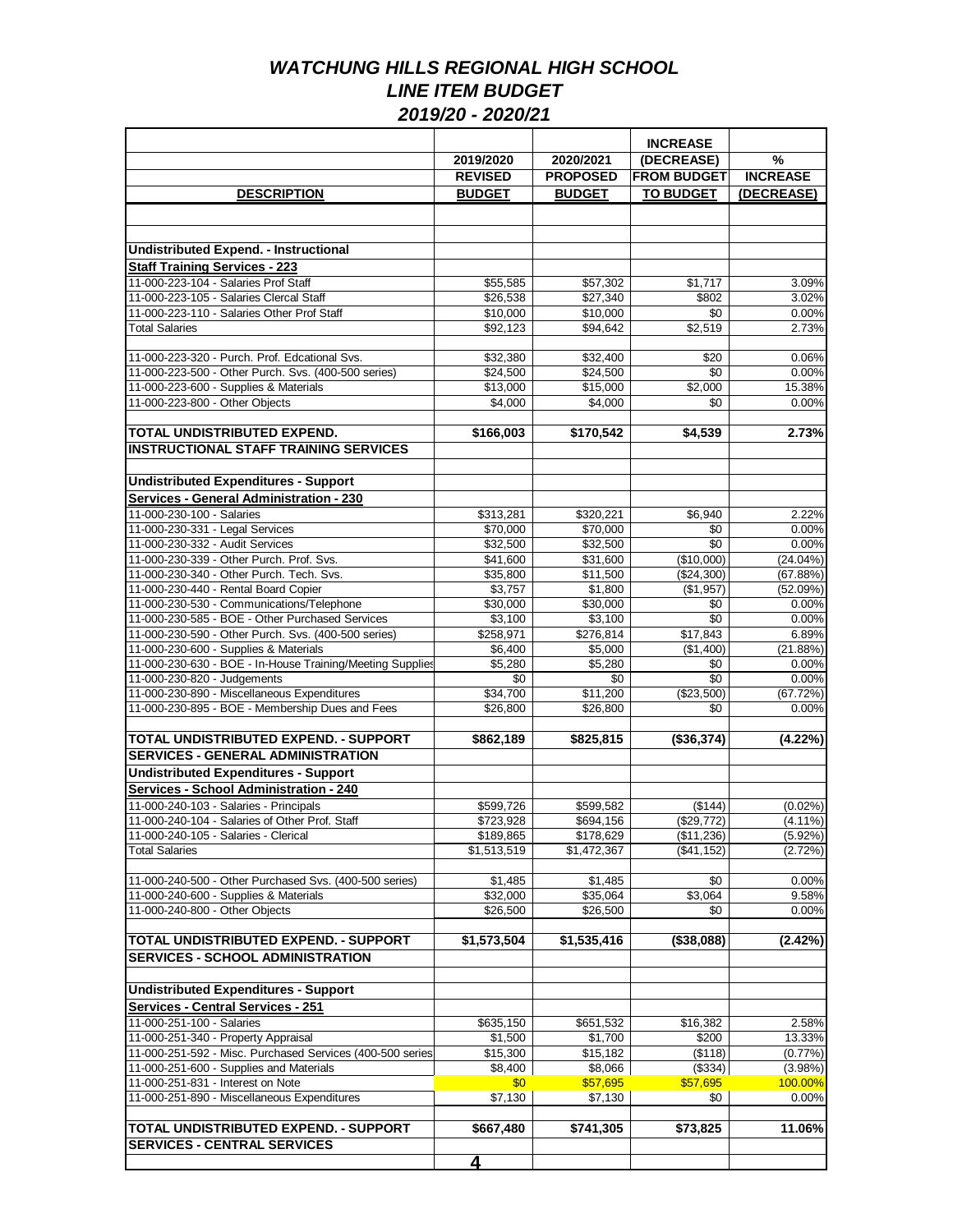|                                                                                                                    |                     |                     | <b>INCREASE</b>    |                 |
|--------------------------------------------------------------------------------------------------------------------|---------------------|---------------------|--------------------|-----------------|
|                                                                                                                    | 2019/2020           | 2020/2021           | (DECREASE)         | $\frac{9}{6}$   |
|                                                                                                                    | <b>REVISED</b>      | <b>PROPOSED</b>     | <b>FROM BUDGET</b> | <b>INCREASE</b> |
| <b>DESCRIPTION</b>                                                                                                 | <b>BUDGET</b>       | <b>BUDGET</b>       | <b>TO BUDGET</b>   | (DECREASE)      |
|                                                                                                                    |                     |                     |                    |                 |
|                                                                                                                    |                     |                     |                    |                 |
| <b>Undistributed Expenditures - Support Services</b>                                                               |                     |                     |                    |                 |
| <b>Administrative Information Technology Services - 252</b>                                                        |                     |                     |                    |                 |
| 11-000-252-100 - Salaries                                                                                          | \$204,918           | \$211,073           | \$6,155            | 3.00%           |
| 11-000-252-300 - Purchased Tech. Svc                                                                               | \$29,000            | \$29,000            | \$0                | 0.00%           |
| 11-000-252-500 - Misc. Purchased Services (400-500 series)                                                         | \$64,940            | \$55,750            | (\$9,190)          | (14.15%)        |
| 11-000-252-600 - Supplies and Materials                                                                            | \$0                 | \$0                 | \$0                | 0.00%           |
| 11-000-252-800 - Other Objects                                                                                     | \$500               | \$500               | \$0                | 0.00%           |
|                                                                                                                    |                     |                     |                    |                 |
| TOTAL UNDISTRIBUTED EXPEND. - SUPPORT                                                                              | \$299,358           | \$296,323           | (\$3,035)          | $(1.01\%)$      |
| <b>SERVICES - ADMIN. INFORMATION TECH. SVS.</b>                                                                    |                     |                     |                    |                 |
|                                                                                                                    |                     |                     |                    |                 |
| <b>Undistributed Expenditures - Required</b>                                                                       |                     |                     |                    |                 |
| Maintenance - 261                                                                                                  |                     |                     |                    |                 |
| 11-000-261-100 - Salaries                                                                                          | \$875,891           | \$898,197           | \$22,306           | 2.55%           |
| 11-000-261-420 - Contracted Services                                                                               | \$696,739           | \$713,150           | \$16,411           | 2.36%           |
|                                                                                                                    |                     |                     |                    | 5.89%           |
| 11-000-261-610 - General Supplies                                                                                  | \$109,200           | \$115,628           | \$6,428            |                 |
| 11-000-261-800 - Other Objects                                                                                     | \$3,000             | \$3.000             | \$0                | 0.00%           |
|                                                                                                                    |                     |                     |                    |                 |
| TOTAL UNDISTRIBUTED EXPEND - REQUIRED                                                                              | \$1,684,830         | \$1,729,975         | \$45,145           | 2.68%           |
| <b>MAINTENANCE</b>                                                                                                 |                     |                     |                    |                 |
|                                                                                                                    |                     |                     |                    |                 |
| Undistributed Expenditures - Custodial - 262                                                                       |                     |                     |                    |                 |
| 11-000-262-300 - Purchased Professional Services                                                                   | \$0                 | \$0                 | \$0                | 0.00%           |
| 11-000-262-420 - Cleaning, Repair, and Maintenance Service                                                         | \$875,408           | \$894,821           | \$19,413           | 2.22%           |
| 11-000-262-490 - Other Purchased Property Services                                                                 | \$84,860            | \$76,000            | (\$8,860)          | $(10.44\%)$     |
| 11-000-262-520 - Insurance                                                                                         | \$7,341             | \$7,855             | \$514              | 7.00%           |
| 11-000-262-590 - Miscellaneous Purchased Services                                                                  | \$61,731            | \$41,441            | (\$20,290)         | (32.87%)        |
| 11-000-262-610 - General Supplies                                                                                  | \$5,500             | \$5,500             | \$0                | 0.00%           |
| 11-000-262-620 - Energy (Heat and Electricity)                                                                     | \$684,295           | \$746,710           | \$62,415           | 9.12%           |
|                                                                                                                    |                     |                     |                    |                 |
| TOTAL UNDISTRIBUTED EXPEND. - CUSTODIAL                                                                            | \$1,719,135         | \$1,772,327         | \$53,192           | 3.09%           |
|                                                                                                                    |                     |                     |                    |                 |
| Undistributed Expenditures - Grounds - 263                                                                         |                     |                     |                    |                 |
| 11-000-263-100 - Salaries                                                                                          | \$254,655           | \$261,305           | \$6,650            | 2.61%           |
| 11-000-263-300 - Professional & Technical Services                                                                 | \$12,250            | \$24,000            | \$11,750           | 95.92%          |
| 11-000-263-420 - Contracted Services                                                                               | \$73,600            | \$91,000            | \$17,400           | 23.64%          |
| 11-000-263-600 - General Supplies                                                                                  | \$55,325            | \$53,298            | (\$2,027)          | $(3.66\%)$      |
|                                                                                                                    |                     |                     |                    |                 |
| TOTAL UNDISTRIBUTED EXPEND. - GROUNDS                                                                              | \$395,830           | \$429,603           | \$33,773           | 8.53%           |
|                                                                                                                    |                     |                     |                    |                 |
|                                                                                                                    |                     |                     |                    |                 |
| <b>Undistributed Expenditures - Security - 266</b>                                                                 |                     |                     |                    |                 |
| 11-000-266-100 - Salaries                                                                                          | \$328,914           | \$352,637           | \$23,723           | 7.21%           |
| 11-000-266-300 - Professional & Technical Services                                                                 | \$139,629           | \$142,221           | \$2,592            | 1.86%           |
| 11-000-266-420 - Maintenance of Equipment                                                                          | \$5,171             | \$5,300             | \$129              | 2.49%           |
| 11-000-266-610 - General Supplies                                                                                  | \$66,000            | \$53,000            | (\$13,000)         | $(19.70\%)$     |
| 11-000-266-800 - Other Objects                                                                                     | \$200               | \$200               | \$0                | 0.00%           |
|                                                                                                                    |                     |                     |                    |                 |
| TOTAL UNDISTRIBUTED EXPEND. - SECURITY                                                                             | \$539,914           | \$553,358           | \$13,444           | 2.49%           |
|                                                                                                                    |                     |                     |                    |                 |
| <b>Undistributed Expenditures - Student</b>                                                                        |                     |                     |                    |                 |
| <b>Transportation Services - 270</b>                                                                               |                     |                     |                    |                 |
| 11-000-270-160 - Salaries for Pupil Trans. (Home/School) - Reg.                                                    |                     |                     |                    |                 |
| <b>Transportation Office</b>                                                                                       | \$64,672            | \$64,234            | (\$438)            | (0.68%)         |
| Total 11-000-270-160                                                                                               | \$64,672            | \$64,234            | (\$438)            | (0.68%)         |
|                                                                                                                    |                     |                     |                    |                 |
| 11-000-270-162 - Salaries Other Than Between Home & Sch                                                            | \$115,900           | \$118,565           | \$2,665            | 2.30%           |
| <b>Total Salaries</b>                                                                                              | \$180,572           | \$182,799           | \$2,227            | 1.23%           |
|                                                                                                                    |                     |                     |                    |                 |
|                                                                                                                    |                     |                     |                    |                 |
| 11-000-270-350 - Management Fee - ESC Transp. Programs<br>11-000-270-390 - Other Purch. Prof. & Technical Services | \$35,800<br>\$7,334 | \$36,000<br>\$7,481 | \$200<br>\$147     | 0.56%<br>2.00%  |
|                                                                                                                    |                     |                     |                    |                 |
| 11-000-270-420 - Cleaning, Repair, & Maintenance Svs.                                                              | 5 \$34,400          | \$36,500            | \$2,100            | 6.10%           |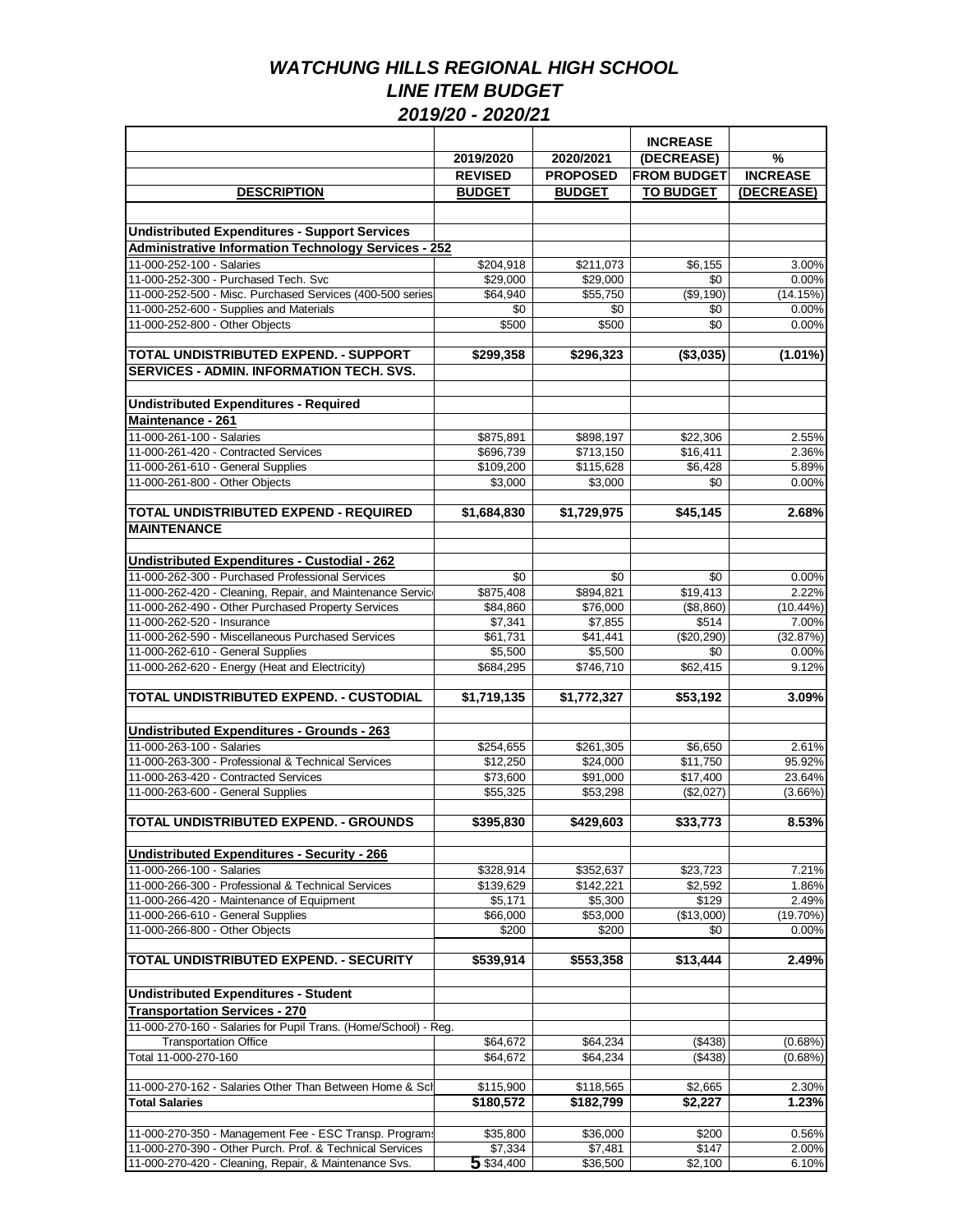|                                                                                  |                        |                        | <b>INCREASE</b>        |                  |
|----------------------------------------------------------------------------------|------------------------|------------------------|------------------------|------------------|
|                                                                                  | 2019/2020              | 2020/2021              | (DECREASE)             | $\frac{9}{6}$    |
|                                                                                  | <b>REVISED</b>         | <b>PROPOSED</b>        | <b>FROM BUDGET</b>     | <b>INCREASE</b>  |
| <b>DESCRIPTION</b>                                                               | <b>BUDGET</b>          | <b>BUDGET</b>          | <b>TO BUDGET</b>       | (DECREASE)       |
|                                                                                  |                        |                        |                        |                  |
| 11-000-270-443 - Lease Purchase Payments - School Buses                          | \$0                    | \$0                    | \$0                    | 0.00%            |
| 11-000-270-503 - Aid In Lieu of Payment for Non-public Stud                      | \$238,600              | \$235,000              | (\$3,600)              | $(1.51\%)$       |
| 11-000-270-511 - Contr. Svs. (Between Home & School)                             | \$881,684              | \$910,635              | \$28,951               | 3.28%            |
| 11-000-270-512 - Contr. Svs. (Other Than Betw. Home & Sd                         | \$83,150               | \$87,800               | \$4,650                | 5.59%            |
| 11-000-270-513 - Between Home & School Jointures                                 | \$129,800              | \$101,000              | (\$28,800)             | (22.19%)         |
| 11-000-270-515 - Contr. Svs. - Spec. Ed. - Jointures                             | \$1,009,200            | \$1,009,000            | (\$200)                | (0.02%           |
| 11-000-270-593 - Misc. Purch. Svs. - Transportation                              | \$37,507               | \$40,132               | \$2,625                | 7.00%            |
| 11-000-270-600 - Supplies & Materials                                            | \$23,710               | \$15,000               | (\$8.710)              | (36.74%)         |
| 11-000-270-800 - Other Objects                                                   | \$5,000                | \$4,600                | (\$400)                | $(8.00\%)$       |
| TOTAL UNDISTRIBUTED EXPEND. - STUDENT                                            | \$2,666,757            | \$2,665,947            | (\$810)                | (0.03%)          |
| <b>TRANSPORTATION SERVICES</b>                                                   |                        |                        |                        |                  |
|                                                                                  |                        |                        |                        |                  |
| <b>Undistributed Expenditures</b><br>Personal Services - Employee Benefits - 291 |                        |                        |                        |                  |
| 11-000-291-220 - Social Security Contributions                                   |                        |                        |                        |                  |
| 11-000-291-241 - Other Retirement Contributions - Regular                        | \$441,252<br>\$505,465 | \$457,578<br>\$489,500 | \$16,326<br>(\$15,965) | 3.70%<br>(3.16%) |
| 11-000-291-249 - Other Retirement Contributions - DCRP                           | \$13,729               | \$14,237               | \$508                  | 3.70%            |
| 11-000-291-250 - Unemployment Benefits                                           | \$1,000                | \$1,000                | \$0                    | 0.00%            |
| 11-000-291-260 - Worker's Compensation                                           | \$239,173              | \$246,203              | \$7,030                | 2.94%            |
| 11-000-291-270 - Health Benefits                                                 | \$4,960,322            | \$4,756,525            | (\$203,797)            | $(4.11\%)$       |
| 11-000-291-280 - Tuition Reimbursement                                           | \$108,250              | \$108,250              | \$0                    | 0.00%            |
| 11-000-291-290 - Other Employee Benefits                                         | \$8,000                | \$8,000                | \$0                    | 0.00%            |
| 11-000-291-299 - Accumulated Sick Pay                                            | \$54,500               | \$54,500               | \$0                    | 0.00%            |
|                                                                                  |                        |                        |                        |                  |
| TOTAL UNDISTRIBUTED EXPENDITURES                                                 | \$6,331,691            | \$6,135,793            | (\$195,898)            | $(3.09\%)$       |
| PERSONAL SERVICES - EMPLOYEE BENEFITS                                            |                        |                        |                        |                  |
| TOTAL UNDISTRIBUTED EXPENDITURES                                                 | \$23,823,045           | \$23,955,023           | \$131,978              | 0.55%            |
| <b>TOTAL GENERAL CURRENT EXPENSE</b>                                             | \$41,007,491           | \$41,484,902           | \$477,411              | 1.16%            |
| <b>FUND 12 - CAPITAL OUTLAY</b>                                                  |                        |                        |                        |                  |
| <b>EQUIPMENT</b>                                                                 |                        |                        |                        |                  |
| <b>Regular Programs - Instruction:</b>                                           |                        |                        |                        |                  |
| 12-140-100-730. - Grades 9-12                                                    | \$144,275              | \$155,000              | \$10,725               | 7.43%            |
| 12-204-100-730 - LLD                                                             | \$0                    | \$0                    | \$0                    | 0.00%            |
| <b>Undistributed Expenditures - 000</b>                                          |                        |                        |                        |                  |
| 12-4XX-100-730 - Sch Sponsored & Other Instruc. Prg                              | \$18,300               | \$26,200               | \$7,900                | 43.17%           |
| 12-000-100-730 - Instruction                                                     | \$0                    | \$0                    | \$0                    | 0.00%            |
| 12-000-210-730 - Support Svs. - Students - Regular                               | \$0                    | \$15,600               | \$15,600               | 100.00%          |
| 12-000-219-730 - Child Study Team                                                | \$0                    | \$0                    | \$0                    | 0.00%            |
| 12-000-220-730 - Support Svs. - Instructional Staff                              | \$0                    | \$0                    | \$0                    | 0.00%            |
| 12-000-230-730 - General Administration                                          | $\overline{50}$        | \$0                    | \$0                    | 0.00%            |
| 12-000-240-730 - School Administration                                           | \$0                    | \$18,800               | \$18,800               | 100.00%          |
| 12-000-252-730 - Administrative Information Technology                           | \$9,600                | \$150,000              | \$140,400              | 1462.50%         |
| 12-000-260-730 - Operation & Maint. of Plant Svs.                                | \$47,796               | \$146,000              | \$98,204               | 205.46%          |
| 12-000-270-732 - Student Transp. - Non-Instruction.                              | \$0                    | \$0                    | \$0                    | 0.00%            |
| <b>TOTAL EQUIPMENT</b>                                                           | \$219,971              | \$511,600              | \$291,629              | 132.58%          |
|                                                                                  |                        |                        |                        |                  |
| <b>Facilities Acquisition and</b>                                                |                        |                        |                        |                  |
| <b>Construction Services - 000-400</b>                                           |                        |                        |                        |                  |
| 12-000-400-390 - Other Purch. Prof. and Tech. Services                           | \$97,900               | \$45,000               | (\$52,900)             | $-54.03%$        |
| 12-000-400-450 - Construction Services                                           | \$1,093,750            | \$430,000              | (\$663,750)            | $-60.69%$        |
| 12-000-400-721 - Principal - Lease/Purchase                                      | \$0                    | \$0                    | \$0                    | 0.00%            |
| 12-000-400-800 - Other Objects - STATE ASSESSMENT                                | \$121,752              | \$121,752              | \$0                    | 0.00%            |
| 10-604 - Increase in Capital/Maint. Reserve                                      | \$300                  | \$701,508              | \$701,208              | 233736.00%       |
| 12-000-400-931 - Transfer to Capital Projects                                    | \$0                    | \$2,276,000            | \$2,276,000            | 100.00%          |
| <b>TOTAL FACILITIES ACQUISITION AND</b><br><b>CONSTRUCTION SERVICES</b>          |                        |                        |                        |                  |
|                                                                                  | \$1,313,702            | \$3,574,260            | \$2,260,558            | 172.08%          |
| <b>TOTAL CAPITAL OUTLAY</b>                                                      | \$6533,673             | \$4,085,860            | \$2,552,187            | 166.41%          |
|                                                                                  |                        |                        |                        |                  |